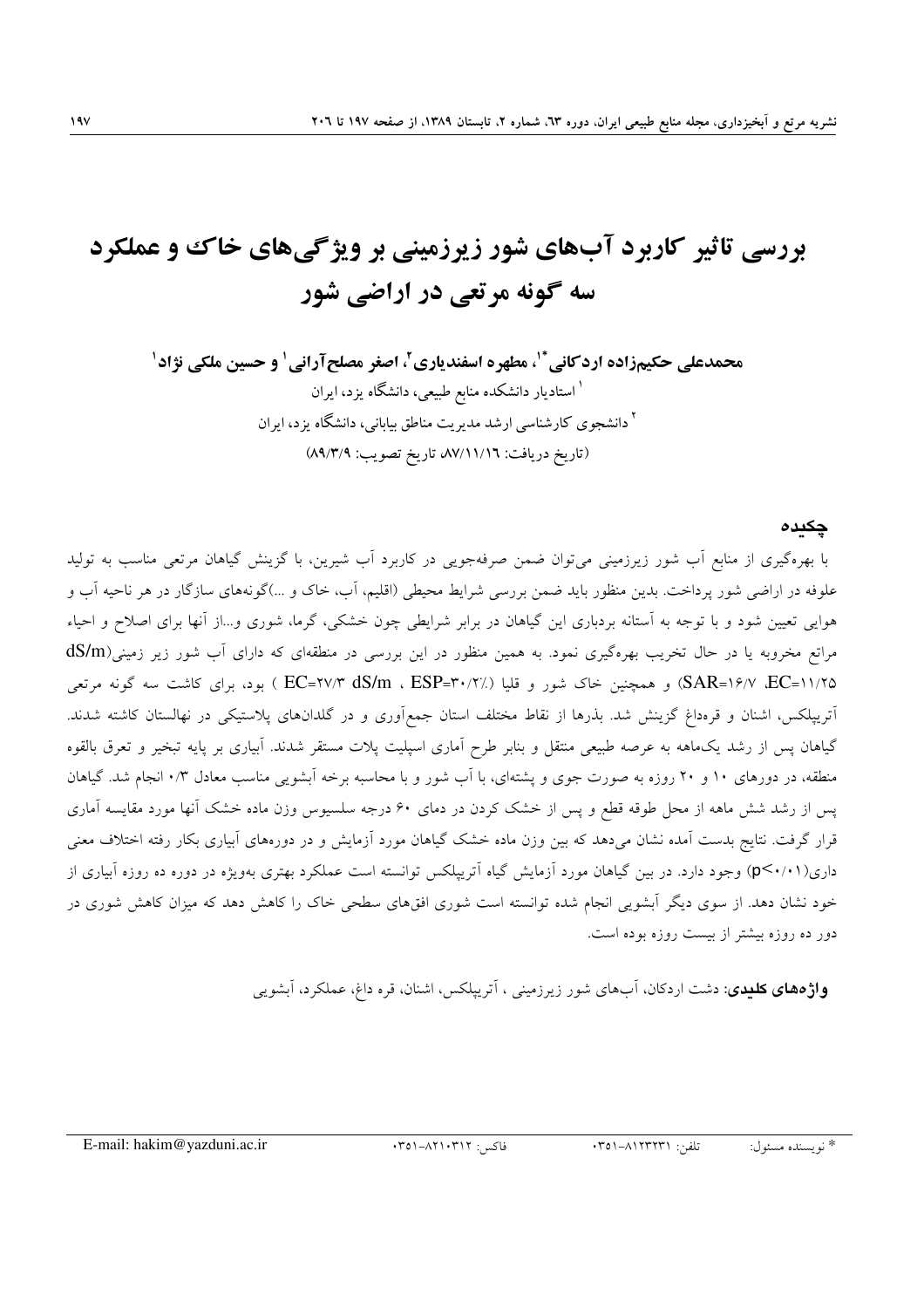گرفتند که ازمیان گونههای موفق، ابعاد گیاه و میزان رویش گونه Atriplex lentiformis درمرتبه اول قرار دارد. در تحقيقاتي كه (Rastegari et al., 2008)، به منظور سازگاری گونه قرهداغ، به عنوان گیاه صنعتی و دارویی با شرايط محيطى بسيار دشوار در منطقه چاه افضل يزد انجام دادند به این نتیجه رسیدند که عملکرد گیاه رضایت بخش بوده و کاشت گونه قره داغ و آبیاری آن اثرگذاریهای قابل توجهی در کاهش EC,SAR, pH داشته است. در پاکستان نیز با کاشت آتریپلکس در اراضی آبرفتی شور با برداشت ۴ الی ۵ بار در سال تا ۲۰ تن در هکتار ماده خشک تولید داشته است (Rafiq et al, 1995). در خاکهای سودان نیز نشان داده شده است که در شرایط شوريهاِي مختلف آترييلكس توانسته است بهعنوان يک گياه علوفهای خوب بشمار آید (Khair & Squires, 1994).  $\mu$ در بررسی دیگری که (Jordan et al , 2009) انجام دادند نتیجه گرفتند که دور آبیاری تأثیر زیادی روی میزان تولیدات گیاهی آتریپلکس داشته ولی میزان آبشویی به اندازه دور آبیاری تأثیر نگذاشته است.

هدفهای مورد نظر در این تحقیق، ارزیابی امکان کاربرد آبهای شور زیرزمینی در رابطه با کاشت سه گونه مرتعی Atriplex lentiformis, Seidlitzia rosemarinus .and Nitraria schoberi, در اراضی شور منطقه، و تعیین عملکرد گیاهان دردورهای مختلف آبیاری، و همجنین تاثیر آبشویی بر نیمرخ شوری خاک بوده است.

# مواد و روشها – شناخت منطقه

منطقه مورد بررسی با طول جغرافیایی ۴۵ درجه، ۵۴ دقیقه و ۱۵ ثانیه و عرض جغرافیای ۴۵ درجه، ۳۲ دقیقه و ۱۵ ثانیه، در شمال اردکان یزد قرار دارد که با توجه به منحنی آمبروترمیک میزان بارشهای جوی بین ۶۰ تا ۸۰ میلیمتر میباشد. دمای میانگین سالیانه بین ۱۸ تا ۲۰ سلسيوس، بيشينه دما به ۴۵/۵ درجه سلسيوس و كمينه دما به ۱۶ درجه زیر صفر می رسد. بنابر تقسیم بندی آمبرژه، منطقه در شرایط آب و هوایی گرم و خشک قرار می گیرد. مقدمه

هماکنون بهرهگیری از ارقام مقاوم به شوری یکی از مهمترین روشهای موثر در بهرهبرداری و افزایش عملکرد در زمینهای شور و کم شور نواحی خشک و نیمهخشک جهان به شمار میآید (Hentah, 2008). بهرهگیری از گیاهان شور پسند هنگامی مطرح میشود که کشت گیاهات کشاورزی در اراضی شور از نظر اقتصادی مقرون به i). مرفه نباشد (Ayars & Schoneman, 2006). یکی از راههای بهرهوری از زمینهای شور غیرزراعی، بهرهگیری از آنها به عنوان بستر كاشت گیاهان شور پسند و تولید زیست توده گیاهی است که علاوه بر تاثیر قاطع آن بر تلطیف محیطهای بیابانی، با رعایت نیاز آبشویی کاهش املاح در نيمرخ خاک ,ا سبب مي شود ( Khatir Nameni, 2005). از آنجا که بهطور معمول منابع آب شور و کم شور نیز در این مناطق در دسترس بوده و می تواند برای ابیاری مورد بهرهگیری قرار گیرند، کارهای زیادی در مورد تاثیر این آبها بر بیلان نمک خاک انجام شده است. نمکهای محلول در منطقه ریشه بر اثر آبیاری با آبهای شور افزایش یا کاهش می یابند. این نغییر به این بستگی دارد که برآیند جریان رو به پایین نمک کمتر و یا بیشتر از کل نمک Abdollahi et al., ) بیاری باشد ( Abdollahi et al., 2006) .یکی از هدفها در راستای بهرهبرداری از منابع آب و خاک شور، شناسایی گیاهان بومی مقاوم به شوری است که دارای ارزش غذایی، علوفهای و یا دارویی باشد Meibody & Sandgol, 2007) .(Ahkani, 2002) Baghestani) اظهار میدارند که برای احیاء یوشش گیاهی در استان یزد میتوان از گیاهان علوفهای بومی موجود در شرایط بیابانی این استان کمک گرفته و با پرورش و افزایش آنها مراتع را بهطور موفقیت آمیز احیا نمود. گیاهان نمکدوست در اطراف بیابان رشد خوبی را از خود نشان دهند و پرورش و افزایش ارقامی از آنها میتواند در احیاء پوشش گیاهی و همینطور ایجاد مراتع در شورزارها و کویرهای نمک مورد بهرهبرداری قرار گیرند. (Rahbar et al., 2006)، طی تحقیقی در بررسی سازگاری ۸ گونه بومی و خارجی مقاوم به شوری، نتیجه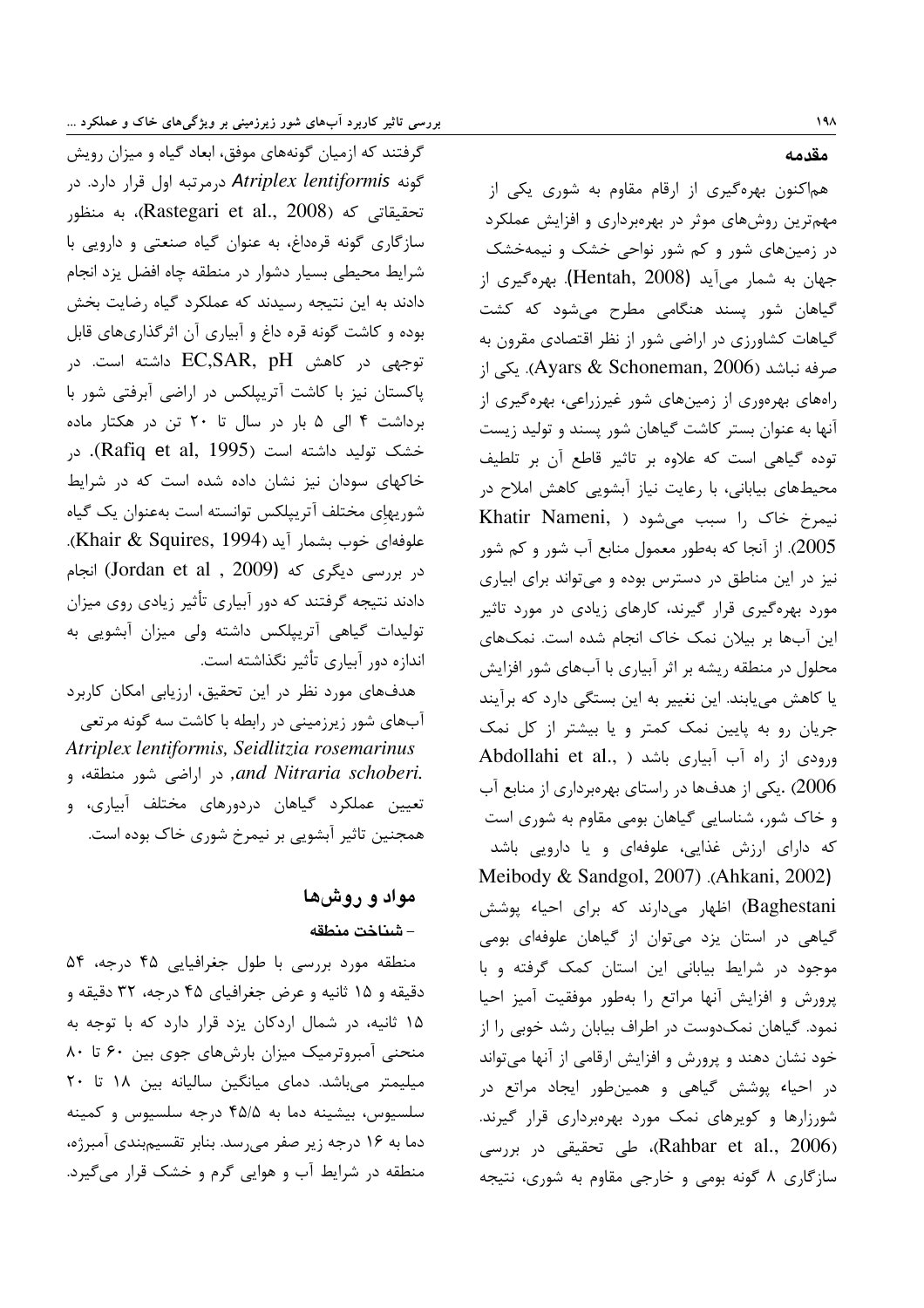میزان تبخیر سالیانه ۳۰۰۰میلیمتر بوده، بهطوریکه ممکن است به ۵۰ برابر بارش های جوی نیز برسد Baghestani .(Meibody & Sandgol, 2007)

#### – روش تحقيق

در اوایل پاییز بذر گیاهان مورد نظر از نقاط مختلف استان و استانهای همجوار جمعآوری و سپس قوه نامیه هر یک از آنها مورد بررسی قرار گرفت، که در همه گونهها قوه نامیه بین ۷۵ تا ۸۰ درصد بود. پس از کشت بذرها در گلدانهای پلاستیکی همه آنها آبیاری شدند. برای تعیین عرصه طبیعی مناسب برای انتقال گلدانها آزمایشهای لازم از آب و خاک منطقه بهعمل آمد (جداول ۱ و ۲) و در نهایت بخشی از اراضی پارک جنگلی شهید پایدار اردکان به منظور اجرای طرح گزینش شد. طرح آزمایش اسپلیت پلات در قالب بلوکهای کامل تصادفی با ۳ تکرار در اراضی مورد بحث اجرا شد که در آن که کرتهای اصلی شامل دور آبیاری و کرتهای فرعی نشان دهنده نوع گیاه است. آبیاری کرتها به روش جوی و یشته انجام شده است. پس از آماده شدن کرتهای آزمایشی کار انتقال نهالها و کاشت آنها در عرصه طبیعی انجام شد آبیاری کرتهای آزمایش با توجه به دورهای ده و بیست روزه با بهرهگیری از یک حلقه .<br>چاه موجود در منطقه انجام شد. دلیل گزینش دورها دور مرسوم در منطقه ۱۰ روزه و دور ۲۰ روزه برای ایجاد شرایط کاربرد کمتر آب بود و با بهرهگیری از فرمول: عمق آب آبیاری محاسبه شد  $d = \frac{(FC-PWP)Pb.D}{100}$ كه در آن FC,PWP,Pb,D به ترتيب عمق آب آبیاری، عمق خاک، وزن مخصوص ظاهری، نقطه پژمردگی دايم وحد ظرفيت زراعي بودند. ميزان FC وPWP با بهرهگیری ازمنحنی مربوط به بافت خاک، به ترتیب ۲۰ و ١٠ درصد بدست آمد (Hansen et al ,1980).

فرمول  $LR = \frac{ECw}{5ECe - FCw}$  به منظور تعیین درصد آبشویی (LR) بهرهگیری شد. ( EC w شوری اب آبیاری و EC e شوری است که ۱۰ درصد کاهش گیاه را ایجاد مے کند (Ayers & Westcot, 1985).

 $d = \frac{(10)(1.6g/cm^3)(1m)}{100} = 16cm/m$ درصد آبشویے:  $LR = \frac{11.25ds/m}{(5 \times 10) - 11.25} \approx 0.3 \times 100 = 30\%$ (با توجه به توزیع ریشه گیاهان دراینجا فرض بر این است که بیش از ۹۰٪ جذب اب توسط ریشه تاعمق ۱ متری خاک صورت مے گیر د). گیاهان پس از رشد شش ماهه از محل طوقه قطع و پس از خشک کردن در دمای ۶۰ درجه سلسیوس به مدت ۷۲ ساعت در اتوکلاو، وزن ماده خشک آنها تعیین شد. ماده خشک بدست آمده در کرتهای آزمایشی، با توجه به طرح آماری اسیلیت پلات و با بهرهگیری از نرم افزار Excel مورد تجزیه و تحلیل آماری قرار گرفت. به منظور بررسی ویژگیهای خاک پروفیل خاک در اراضی مورد بحث حفر و تشریح شد. برای بررسی نیمرخ نمک در حین اجرای آزمایش نمونهبرداریهای لازم پیش و پس از آبیاری، از اعماق مختلف خاک تهیه و برای رسم نیمرخ

شوری خاک از اطلاعات آنها بهرهگیری شد.

#### نتايج

عمق آب آساري:

نتایج حاصل از اندازهگیریهای اولیه مربوط به ویژگیهای خاک و آب محل اجرای طرح در جداول ۱ و ۲ ذکر شده است. همچنین دادههای اولیه مربوط به عملکرد به تفکیک گونهها و دوره آبیاری در جدول ۳ ذکر شده است.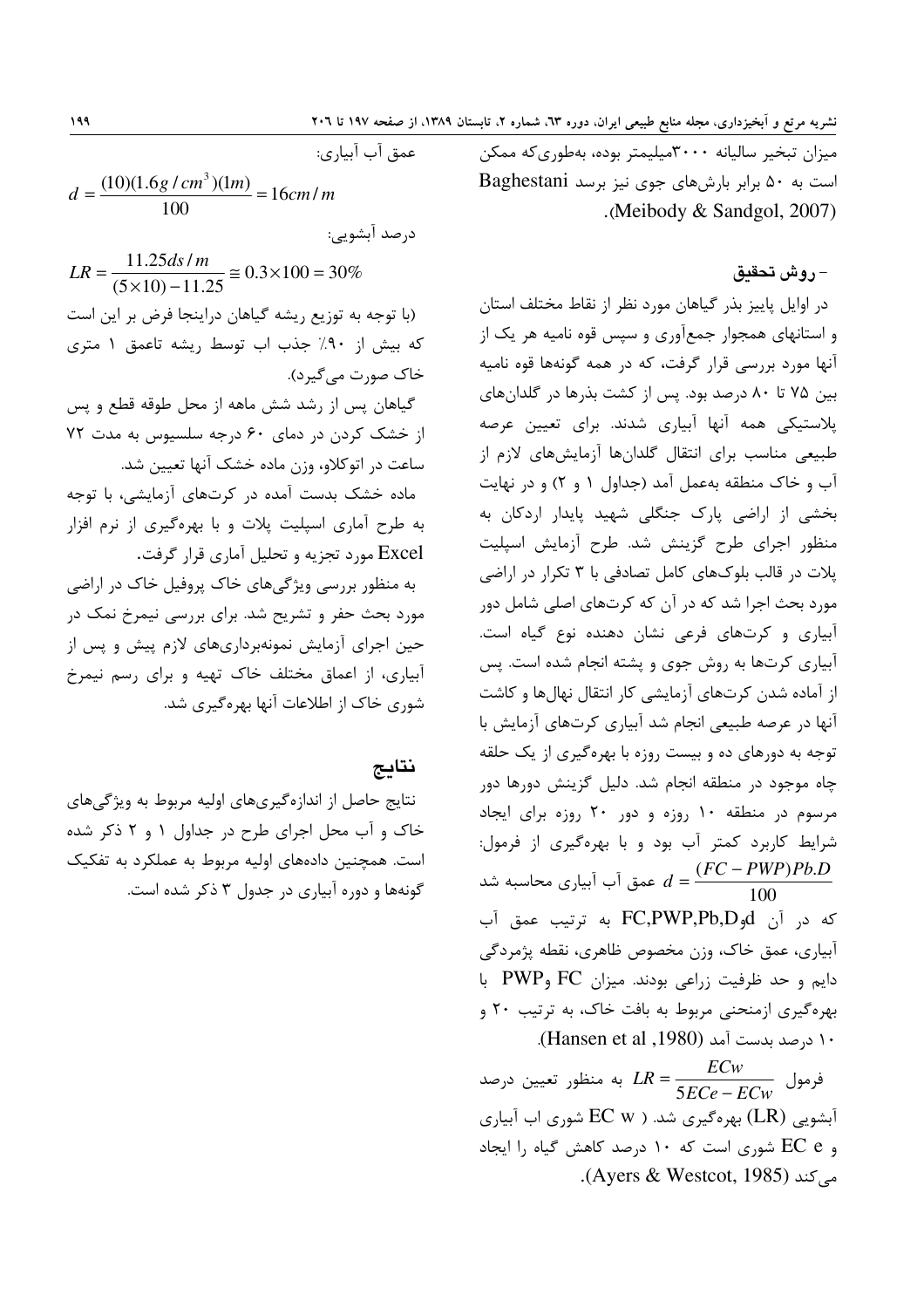| عمق<br>خاک<br>(cm)       | افق       | درصد<br>اشباع(٪)       | اسيديته گل<br>اشباع (pH) | هدايت<br>الكتريكي<br>dS/m | كربن الى<br>(7) | مواد خنثى<br>شونده<br>$\chi(T.N.V)$ | گچ<br>meg/100gr                    | سديم قابل<br>تبادل(٪)           | بافت       |
|--------------------------|-----------|------------------------|--------------------------|---------------------------|-----------------|-------------------------------------|------------------------------------|---------------------------------|------------|
| $\cdot$ - $\Delta$       | $A_{z}$   | $\mathsf{Y}\mathsf{Y}$ | Y/Y                      | $\Upsilon V/\Upsilon$     | $\cdot$ /٣٣     | $YF/\Delta$                         | $\mathbf{Y}/\mathbf{F}$            | $\mathbf{Y} \cdot / \mathbf{Y}$ | <b>SCL</b> |
| $\gamma_{\Delta-}$ .     | $C_{1zy}$ | $\mathsf{Y}\mathsf{Y}$ | Y/9                      | $Y \cdot / Y$             | $\cdot/$        | $T1/\Delta$                         | 101                                | $\Upsilon$ )/ .                 | <b>SCL</b> |
| $5 - \Delta$             | $C_{2}y$  | ۲۶                     | $Y/\lambda$              | $V/\Delta$                | $\cdot/\cdot$ Y | $\mathcal{M}(\cdot)$                | $\mathbf{r} \mathbf{r}/\mathbf{r}$ | $Y\Delta/Y$                     | <b>SCL</b> |
| $\lambda\Delta-\Delta$ . | $C_3 y$   | ۲۴                     | $Y/\mathcal{F}$          | $\frac{\Delta}{\tau}$     | $\cdot$ /9      | $\Upsilon V/\cdot$                  | $Y\Delta/F$                        | $Y \setminus /Y$                | <b>SCL</b> |

جدول ١- ويژگيهاي فيزيکو شيميايي خاک محل اجراي طرح

جدول۲- ویژگیهای شیمیایی آب محل اجرای طرح

| EC    | m.eq./lit |         |           |             |                             |               |       |        |             |                |            |
|-------|-----------|---------|-----------|-------------|-----------------------------|---------------|-------|--------|-------------|----------------|------------|
| dS/m  | pH        | کر ىنات | بيكربنات  | کلہ         | سولفات                      | مجموع آنيونها | كلسيم | منيزيم | سديم        | مجموع كاتيونها | <b>SAR</b> |
| 11/70 | Y/Y       | -       | $V/\cdot$ | $5Y/\Delta$ | $\uparrow\uparrow/\uparrow$ | $\cdot$ 9/۳   | 9/    | ۱۸/۰   | $YY/\Delta$ | 11.7           | 18/7       |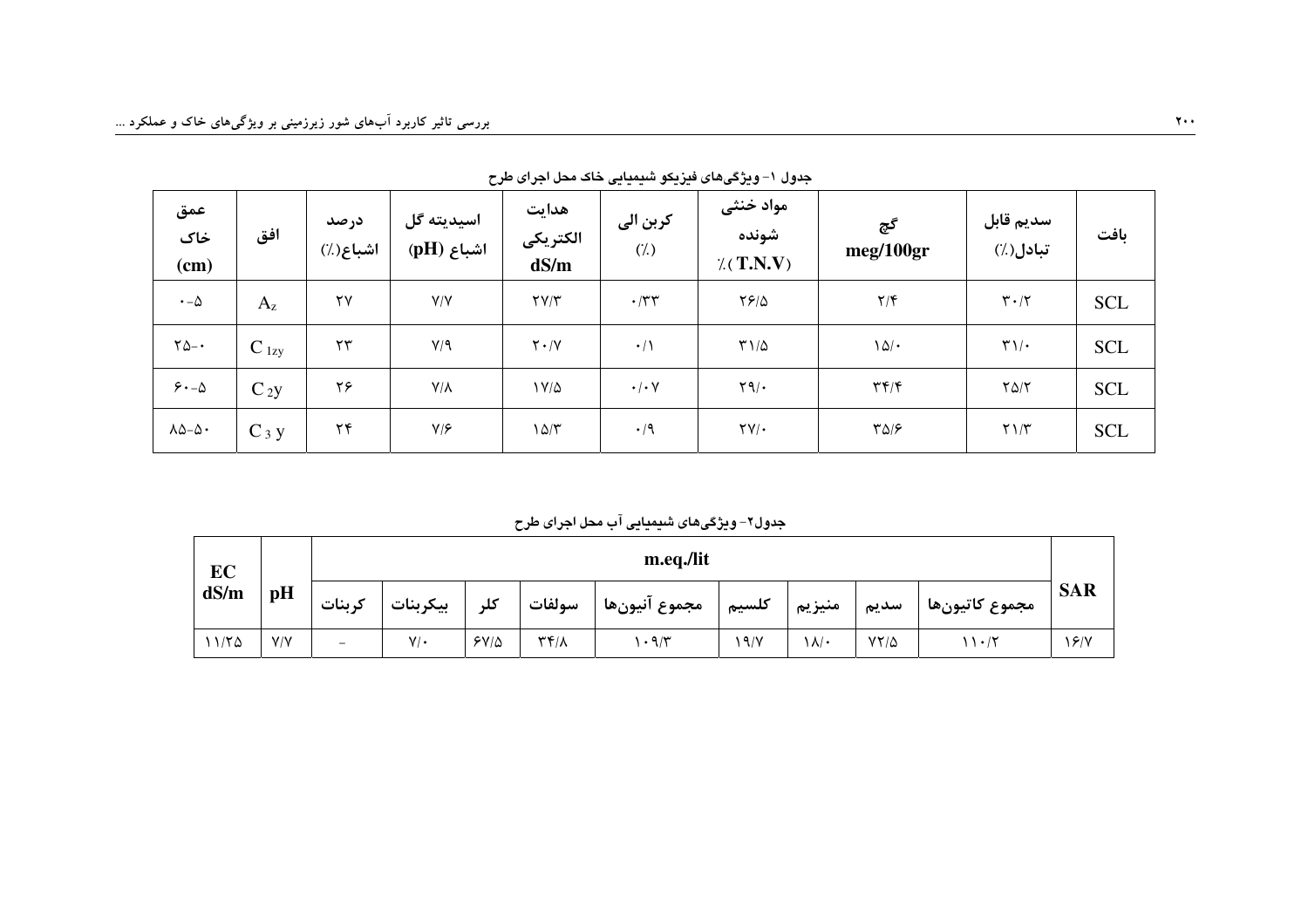| تکرار ۳                       | تکرار ۲ | تکرار ۱ | نوع گياه |                |
|-------------------------------|---------|---------|----------|----------------|
| ۱۹۶۰                          | ۱۹۳۸    | ۱۸۹۹    | اتريپلكس | آبیاری ۱۰ روزه |
| ۱۵۱۱                          | ۱۴۹۵    | ۱۵۲۵    | اشنان    |                |
| ۳۰۹                           | ۳۴۳     | ۲۹۴     | قره داغ  |                |
| ۱۱۲۵                          | ۱۰۹۳    | ۱۱۴۳    | آترييلكس |                |
| 9.1                           | ۹۱۰     | ۹۳۲     | اشنان    | آبیاری ۲۰ روزه |
| $\mathbf{Y} \cdot \mathbf{Y}$ | ۱۹۷     | ۱۹۱     | قره داغ  |                |

جدول ۳- عملکرد گیاهان در دورهای مختلف آبیاری (گرم ماده خشک)

جدول ۴– تجزيه واريانس اطلاعات بدست آمده از آزمايش

| F                                                       | ميانگين مربعات | درجه آزادي | مجموع مربعات                                | پلاتھای اصلی             |  |
|---------------------------------------------------------|----------------|------------|---------------------------------------------|--------------------------|--|
|                                                         | YYYY           | ۲          | <b>FELQIV</b>                               | بلوک                     |  |
| $SYS9/\Lambda$                                          | ۱۱۶۸۹۲/۵       |            | 119197.40                                   | دور آبیاری               |  |
|                                                         | 18718          | ۲          | ۳۴۵/۳                                       | خطای بلات اصلی           |  |
| $\Delta \mathbf{r} \mathbf{r}/\mathbf{r} \mathbf{r}$ ** | Y              | ۲          | $\Delta Y \Delta f Y \mathcal{F} \cdot / Y$ | نوع گیاه                 |  |
| **<br>$P\Lambda$                                        | TTAVFV/T       |            | 5YY595/Y                                    | اثر متقابل گیاه و آبیاری |  |
|                                                         | 491818         | ٨          | 4977779                                     | خطا                      |  |
|                                                         |                | ۱۷         | YY6.797                                     | جمع کل                   |  |

\*\* در سطح یک درصد معنیدار است.



شکل ۱– نمودار مقایسه عملکرد گیاهان در دور آبیاری ۱۰ روزه (هر عدد میانگین ۳ تکرار است)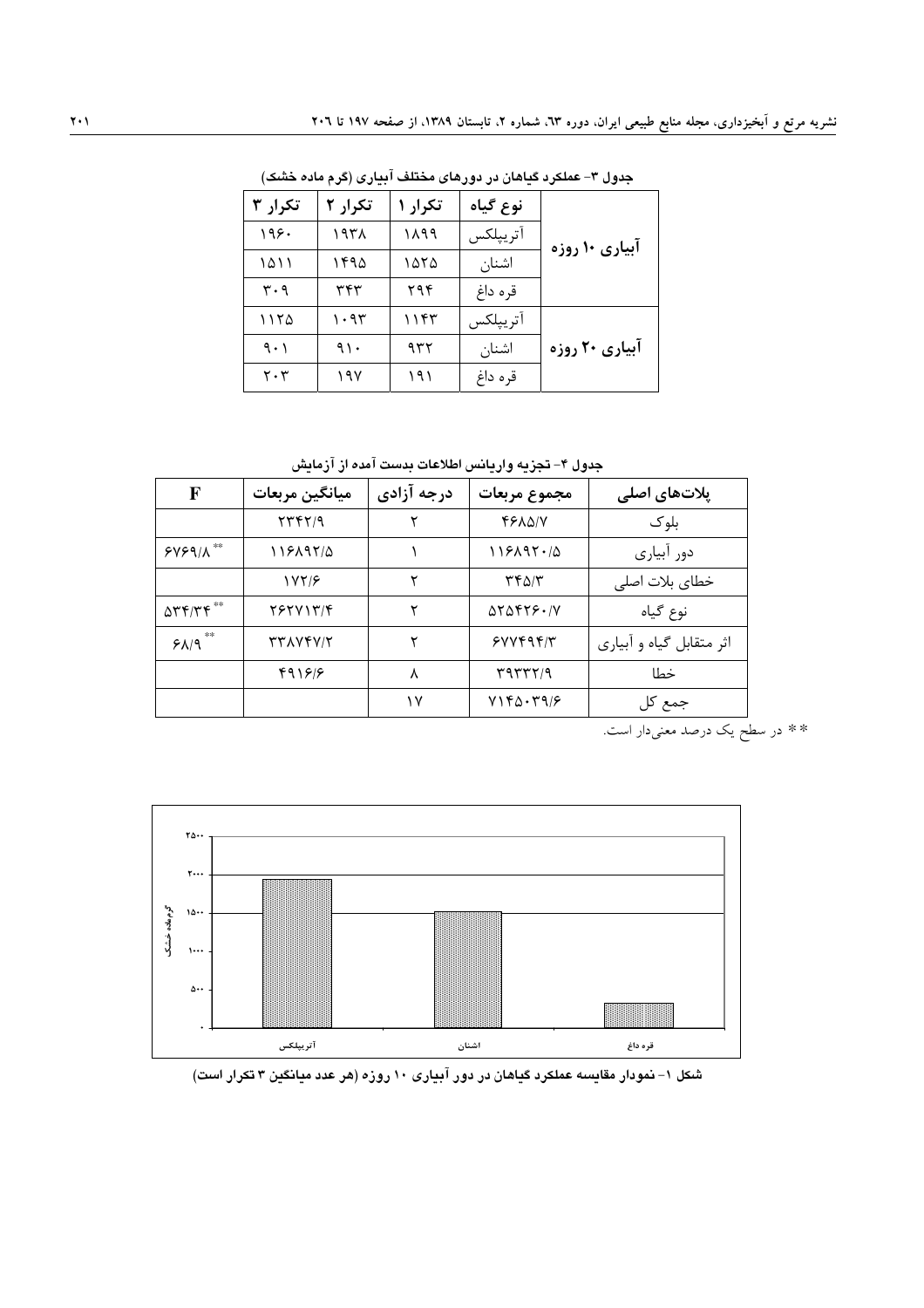

شکل ۲– نمودار مقایسه عملکرد گیاهان در دور آبیاری ۲۰ روزه(هر عدد میانگین ۳ تکرار است)



شکل ۳- تأثیر دورهای مختلف آبیاری بر عملکرد گیاه در گیاهان



شکل ۴- نیمرخهای شوری خاک پیش از آبیاری و پس از آبیاری با دور ده روزه و دور بیست روزه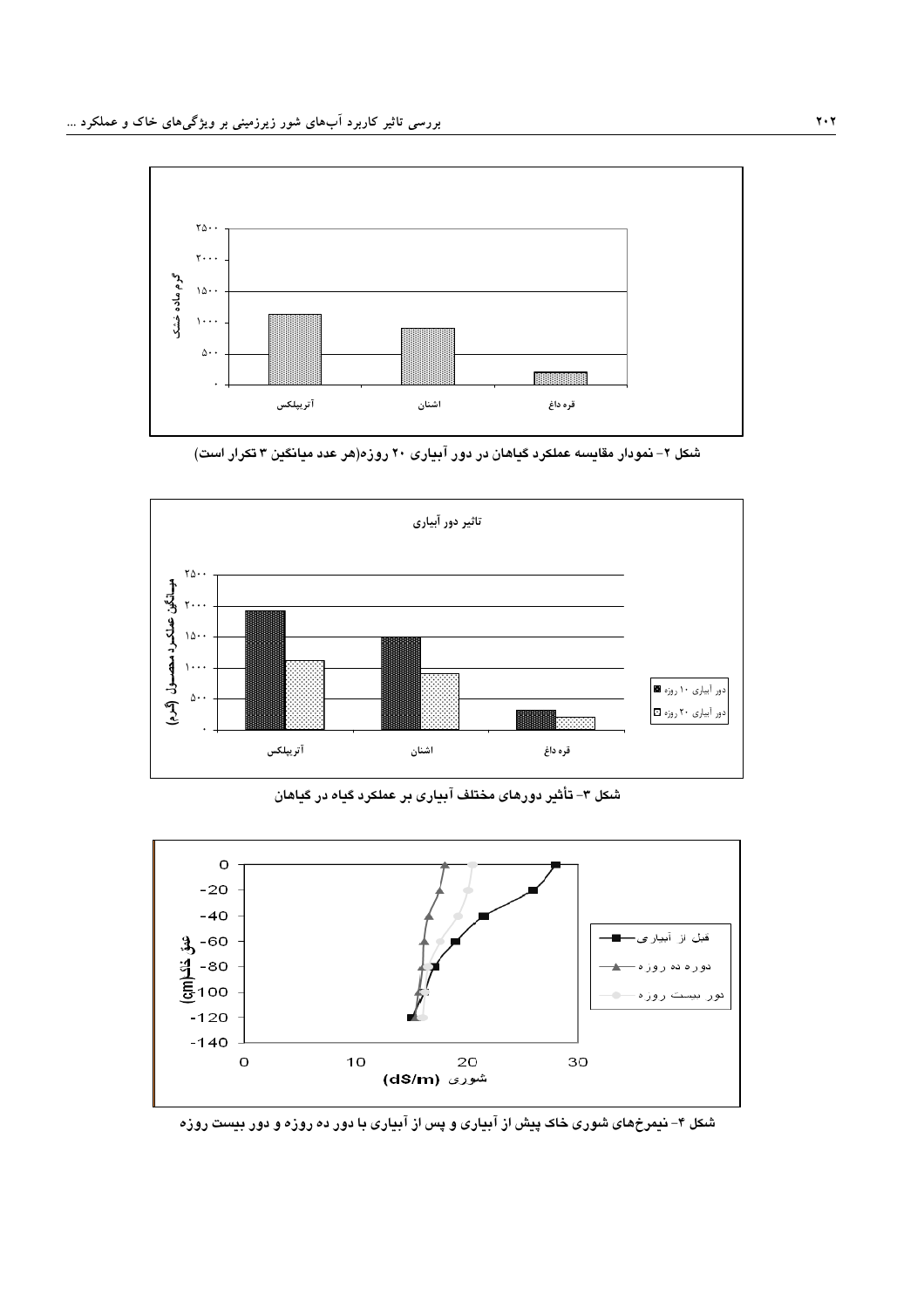همان طور که از جدول۴ نیز مشهود است تأثیر آبیاری بهعنوان عامل اصلی و تأثیر عملکرد هر گیاه و همچنین تأثیر متقابل آبیاری و نوع گیاه همه در سطح یک درصد معنیدار بوده است و این نشان دهندهٔ آنست که دور آبیاری و نوع گیاه هر دو اختلاف معنیداری در میزان عملکرد گیاهان ایجاد نمودهاند. مقایسه ماده خشک بدست آمده نیز نشان دهنده آنست که آتریپلکس گرم ماده خشک بیشتری در هریک از دورهای ۱۰و۲۰ روزه تولید کردهاست (شکلهای ۶۱) و مقایسه میانگینها به روش دانکن حاکی از آنست که این اختلافها از لحاظ آماری در سطح یک درصد معنی دار بوده و در حقیقت هر یک از این گیاهان اختلاف معنى دارى از لحاظ توليد ماده خشک در شرائط آزمایش داشتهاند. در مورد تأثیر دور آبیاری نیز بهطور کلی نتیجه بدست آمده از راه مقایسه میانگینها به روش دانکن نشان دهنده آن است که دور ده روزه آبیاری تأثیر بهطور کامل چشمگیری (p<۰/۰۱) در افزایش ماده خشک هر یک از گیاهان نسبت به دور بیست روزه داشته است (شکل ۳)، که به روشنی تأثیر بسیار زیاد دور آبیاری بر روی تولید گیاه همه گیاهان مورد آزمایش را نشان میدهد.

## تأثیر روند آبشویی بر نیمرخ شوری خاک

تأثیر روند آبشویی در دورهای مختلف آبیاری در شکل ۴ نشان داده شده است همانگونه از این منحنیها مشهود است آبیاری انجام شده همراه با درصد آبشویی در نظر گرفته شده روی توزیع شوری خاک تأثیر گذاشته است به گونهای شوری اولیه در افقهای سطحی خاک در هر دو دور ده و بیست روزه کاهش یافته ولی این کاهش در دور ده روزه آبیاری بیشتر بوده است. نکته دیگر این است که در اعماق پائینتر خاک تأثیر آبشویی ناچیز بوده است. بهطور کلی میتوان گفت که آبیاری بهدلیل شوری کمتر آب نسبت به خاک توانسته است میزانی از املاح را به اعماق پائینتر بوده و شوری خاک را در افقهای بالایی کاهش دهد. با تداوم آبیاری بهویژه در دورهای کوتاهتر با آبشویی مناسب میتوان حرکت معکوس نمک در اثر تبخیر از سطح خاک را تا حد زیادی کاهش داد. به دلیل شنی بودن اعماق

خاک و آبگذری مناسب خاک و همچنین وجود سفره آب خیلی عمیق در منطقه، مشکل ماندایی در خاک بروز نخواهد کرد. البته منظور از آبشویی در این بررسی تنها جلوگیری از انباشت نمک در ناحیه ریشه بوده و منظور آبشویی کل نمک از خاک نمیباشد.

## بحث و نتيجهگيري

با توجه به نتایج بدست آمده به نظر می رسد که آبیاری با آب شور همراه با آبشویی مناسب توانسته است در اراضی که بهصورت شورهزار مطلق هستند، برای کشت گیاهان علوفهای شور پسند بکار رود و به کاهش املاح محلول خاک در افقهای سطحی خاک نیز کمک کند. از آنجایی که آبشویی همراه با آب آبیاری انجام شده لذا توانسته است که املاح موجود در ناحیه ریشه را کنترل کند و از سوی دیگر با وجود درصد سديم تبادلى بالاى خاک (در حدود ٣٠ درصد) آبشویی با آب شور بهدلیل حضور املاح از قلیا شدن خاک و افزایش pH آن جلوگیری کرده است در صورتی که آبیاری با آب شیرین میتوانست چنین مسئلهای را ایجاد کند و منجربه افزایش pH و بدتر شدن ویژگیهای .<br>فيزيكي خاك شود البته وجود ميزان قابل ملاحظه گچ در خاک مورد آزمایش نقش اصلاح کننده داشته و از قلیا شدن خاک شدن جلوگیری کرده است. وجود قابل ملاحظه شن در خاک نیز با افزایش آبگذری از ماندابی شدن خاک جلوگیری میکند و به آبشویی املاح از ناحیه ریشه نیز كمك كرده است. در اين تحقيق از بين گياهان مورد آزمایش در درجه اول، آترییلکس توانسته است بهطور معنیداری گیاه بیشتری نسبت به دیگر گیاهان مورد آزمايش توليد كند. (Glenn et al., 2009) نشان دادهاند كه آتریپلكس لنتىفرميس توانسته است در یک محیط به کلی شور و با آبیاری با آب شور پوشش خوبی ایجاد کند و می تواند برای ایجاد فضای سبز در این شرایط مورد بهرهگیری قرار گیرد. در بررسیهای دیگری نیز نتایج همانندی بدست آمده است (۶، ۱۱). دور آبیاری نیز تأثیر قابل ملاحظهای بر عملکرد گیاهان داشته و در دور ده روزه بهطورکلی گیاه بیشتری بدست آمده است. همان گونه که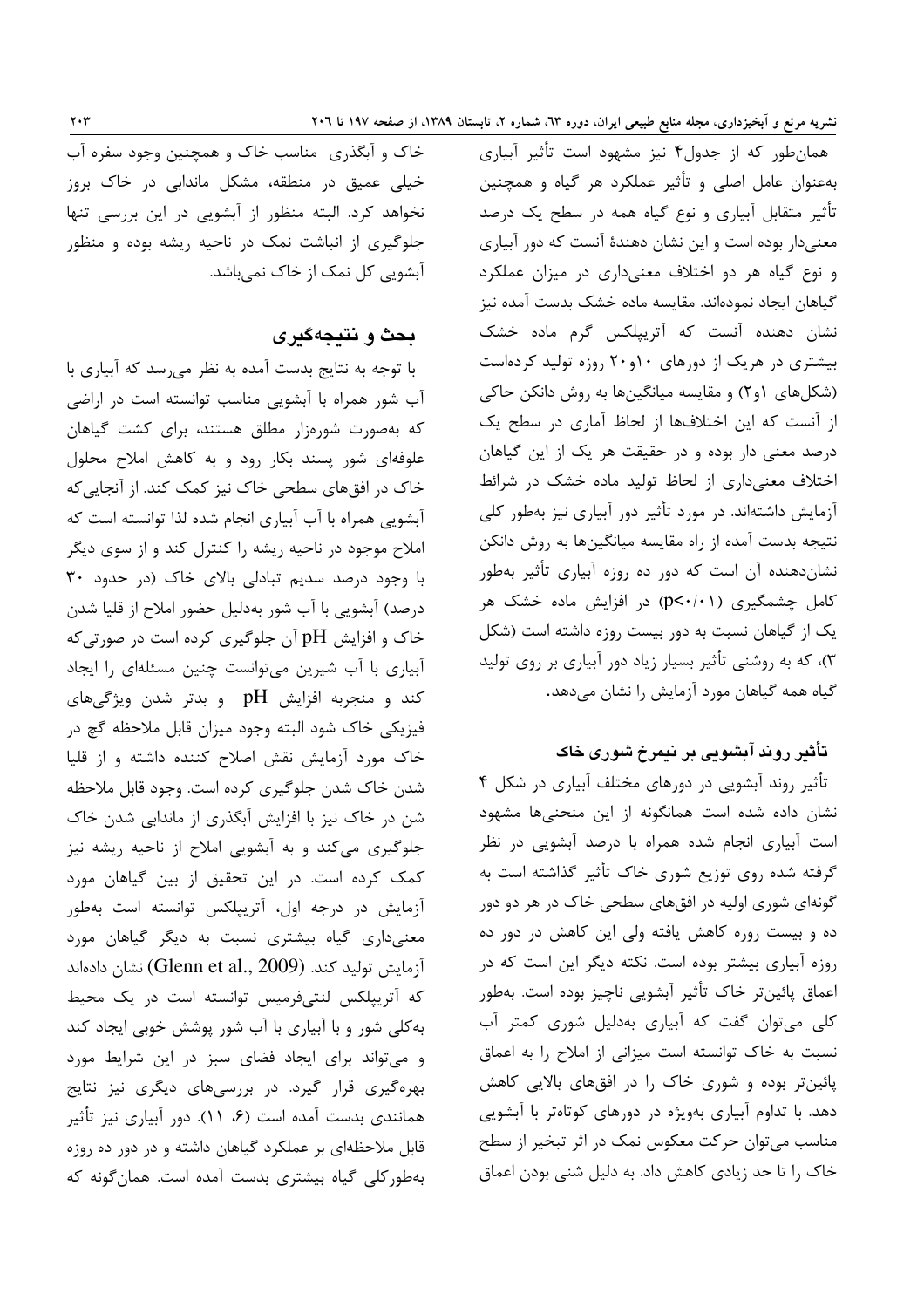رسی تاثیر کاربرد آبهای شور زیرزمینی بر ویژگیهای خاک و عملکرد …

حند که با توجه به نتایج بدست آمده می توان گفت که د. شرايط أزمايش أتربيلكس لنترفرميس توانسته است عملک د بهتری ابجاد کند اما بیشنهاد مرشود برس*ی* با :مان پیشتری در عرصههای مختلف ادامه باید تا پتوان .<br>نتایج دقیق و جامع *تری* را به دست آورد. بیشتر نیز به آن اشاره شده وجودآب بیشتر و در ضمن .<br>آیشویی بیشتر نمک از ناحیه رشه باعث عملکرد بهتر گیاهان مورد آزمایش شده است. , Gerhart et aL (2006) در یک تحقیق به این نتیجه رسیدند که آبیاری ا آب شور حتی در دورهای بیشتر اثرگذاری های منفی بر j .<br>خاک نداشته و باعث افزایش عملکرد نیز شده است. هر

#### منابع

- Abdollahi, J., Arzani, H., Baghestani Meibodi, N., Mirassgarshahi, F. 2006. The Study of rainfall and groundwater table changes effects on vegetation ,density and production of Eshnan plant specious in Chah-Afzal area of Ardakan-Yazd. Seasonal Journal of Range and Desert researches of Iran.13:74-81(In Persian).

- Ahkani, H. 2002. Notes on the flora of Iran:1. Asparagus (aspatagaceae) and Nitraria (zygophyllaceae).Edinburgh journal of Botany.59(2): 295-302(In Persian).

- Ayers, R.S, & D.,W.,Westcot.1985.Water quality for agriculture.FAO Irrigation and drainage paper No. 29.Food and Agriculture Organization,Rome,Italy,174pp.

- Ayars, J.E.,and R.A.Schoneman, 2006. Irrigation field crops in the presence of saline groundwater, Irrigation and Drainage.55:265-279.

- Baghestani Meibody,N., & Sandgol, A.A. 2007. Effects of planting distance and type of training on forage production of Atriplex lentiformis in Yazd province. Natural Research Journal of Iran.60:653-664(In Persian).

- Batanouny, kh ,R., Choukr- Allah(ed.).1995.Halophytes and biosaline agriculture, Marcel Dekker Inc. 94p

- Gerhart,V.J.,R. Kane,and E.P.Glenn. 2006. Recycling industrial saline waste water for landscape irrigation in a desert urban area. Journal of Arid Environment.67:473-486.

- Glenn, E.P.,C.McKeon,andV.,Gerhart. 2009.Deficit irrigation of a landscape for reuse of saline waste water in desert city. Landscape and Urban planning.89:57-64.

- Hansen, V.E.,O.W. Israelsen , & G.E. Stringham (ed.). 1980. Irrigation principles and Practices. JOHN WILEY and Sons. 416p.

- Hentah, A., Ansari, N., Zare Chahoki, M.A.2008. Evaluation of users in relation to Atriplex planting in rangeland of Zarand-Savah. Seasonal Journal of Range and Desert researches of Iran.15:360-368(In Persian).

- Houerou, HN, & VR., Squires(ed.) 1994 .Forage halophytes and salt –tolerant fodder crops in the Mediterranean basin. Kluwer Academic publishers. 123p.

- Jordan F.L., M., Yoklic, and K.,Morino.2009 .Consumptive water use and stomatal conductance of *Atriplex lentiformis* irrigated with industrial brine in a desert irrigation district.Agricultural and forest meteorology.149:899-912.

- khair, MA., & VR, Squires (ed.). 1994 . Prospects for saltbush (Atriplex spp) as animal feed in irrigated and marginal lands in Sudan. Kluwer Academic publishers. 235 p.

- Khatir Nameni, J. 2005. Evalution of Atriplex effects on rangeland soils of Golestan province. Seasonal Journal of Range and Desert researches of Iran.12:311-334(In Persian).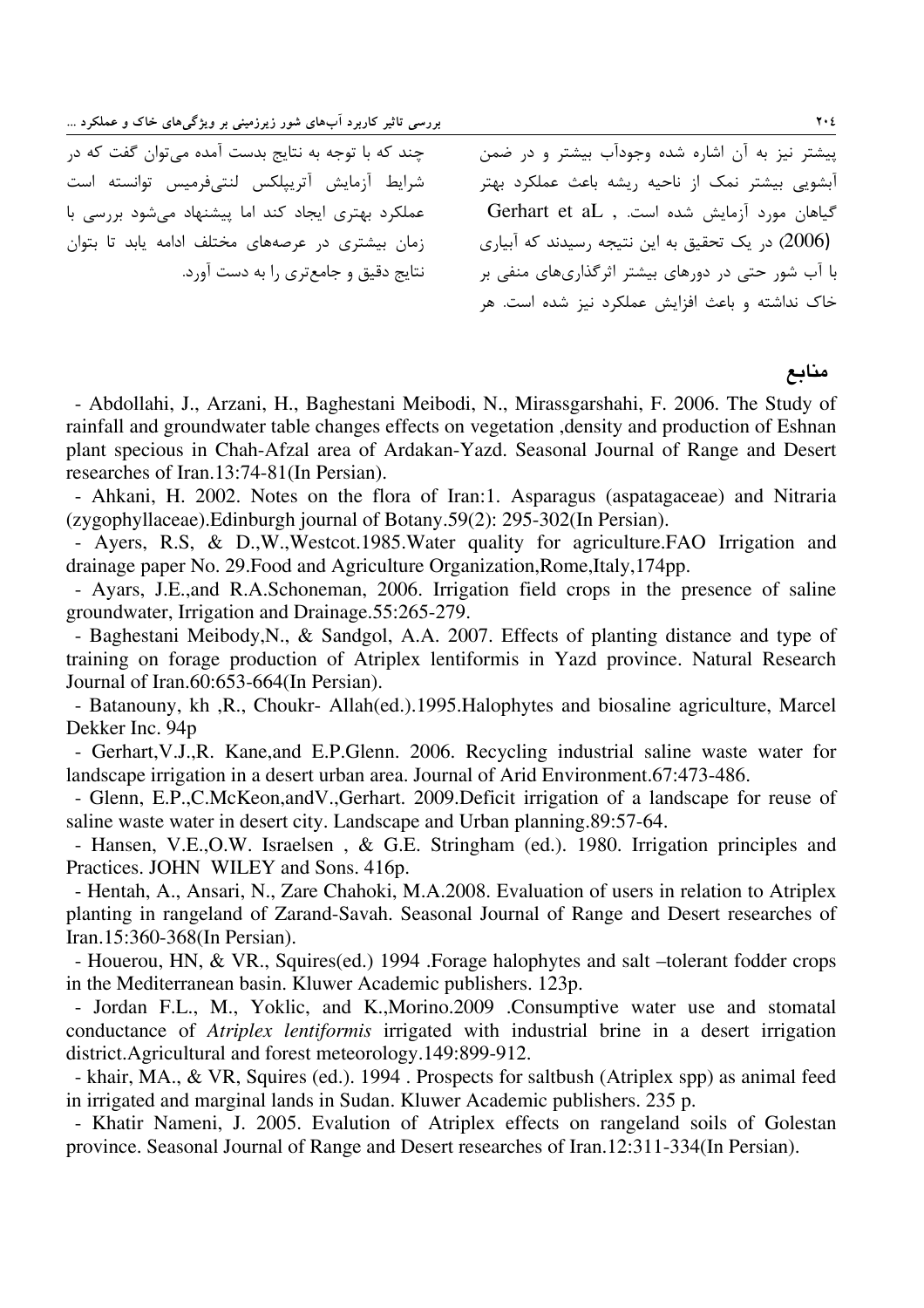- Rafiq, A., Sh. Ismail, & K., Choukr-Allah (ed.). 1995. Pakistan's experience in the agricultural use of halophytic species. Marcel Dekker Inc. 349p.

- Rahbar, E., & Baghestani Meibodi, N.2006. Capability investigation of some salt resistance plant specious in near Chah Afzal playa of Ardakan. Seasonal Journal of Range and Desert researches of Iran.11:138-144(In Persian).

- Rastegari, S.J., Farhangi, M., Amidi, R. 2008. Study of Gharedagh production in saline area with using nuclear techniques, Research program of Nuclear center for Agriculture and Medical researches in Karaj.

- Rastegari, G.H, Abbasalian, f.Krosandi.2003. Nuclear technique Studies for sustainable biomass production in salt affected Soils using hallo-culture method. 4<sup>th</sup> International Iran and Russian Conferences(Agriculture and Natural Resources) (In Persian).